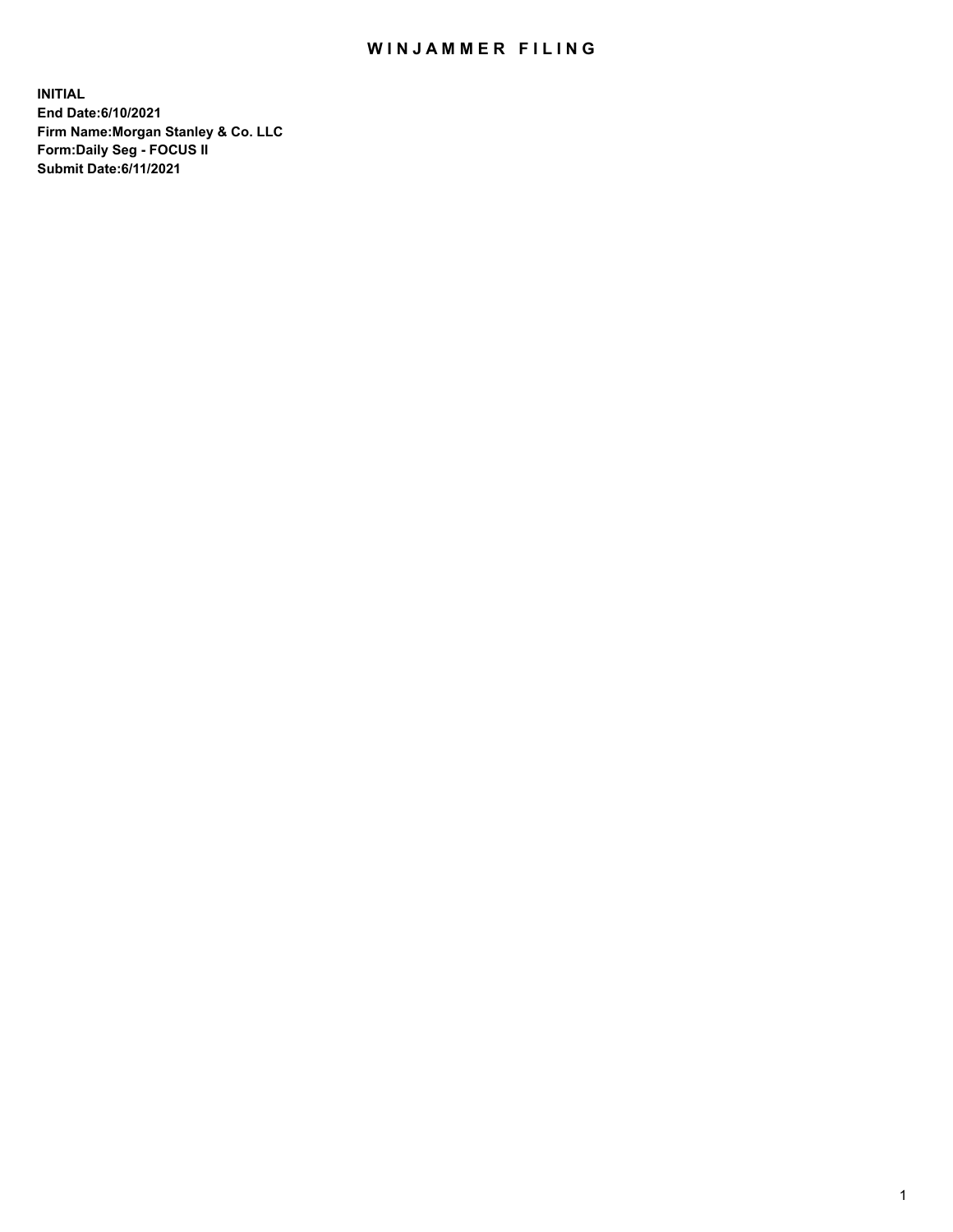**INITIAL End Date:6/10/2021 Firm Name:Morgan Stanley & Co. LLC Form:Daily Seg - FOCUS II Submit Date:6/11/2021 Daily Segregation - Cover Page**

| Name of Company                                                                                                                                                                                                                                                                                                                | Morgan Stanley & Co. LLC                                |
|--------------------------------------------------------------------------------------------------------------------------------------------------------------------------------------------------------------------------------------------------------------------------------------------------------------------------------|---------------------------------------------------------|
| <b>Contact Name</b>                                                                                                                                                                                                                                                                                                            | <b>Ikram Shah</b>                                       |
| <b>Contact Phone Number</b>                                                                                                                                                                                                                                                                                                    | 212-276-0963                                            |
| <b>Contact Email Address</b>                                                                                                                                                                                                                                                                                                   | Ikram.shah@morganstanley.com                            |
| FCM's Customer Segregated Funds Residual Interest Target (choose one):<br>a. Minimum dollar amount: ; or<br>b. Minimum percentage of customer segregated funds required:%; or<br>c. Dollar amount range between: and; or<br>d. Percentage range of customer segregated funds required between: % and %.                        | 235,000,000<br><u>0</u><br>00<br>0 Q                    |
| FCM's Customer Secured Amount Funds Residual Interest Target (choose one):<br>a. Minimum dollar amount: ; or<br>b. Minimum percentage of customer secured funds required:%; or<br>c. Dollar amount range between: and; or<br>d. Percentage range of customer secured funds required between:% and%.                            | 140,000,000<br><u>0</u><br><u>0 0</u><br>0 <sub>0</sub> |
| FCM's Cleared Swaps Customer Collateral Residual Interest Target (choose one):<br>a. Minimum dollar amount: ; or<br>b. Minimum percentage of cleared swaps customer collateral required:% ; or<br>c. Dollar amount range between: and; or<br>d. Percentage range of cleared swaps customer collateral required between:% and%. | 92,000,000<br><u>0</u><br><u>00</u><br>00               |

Attach supporting documents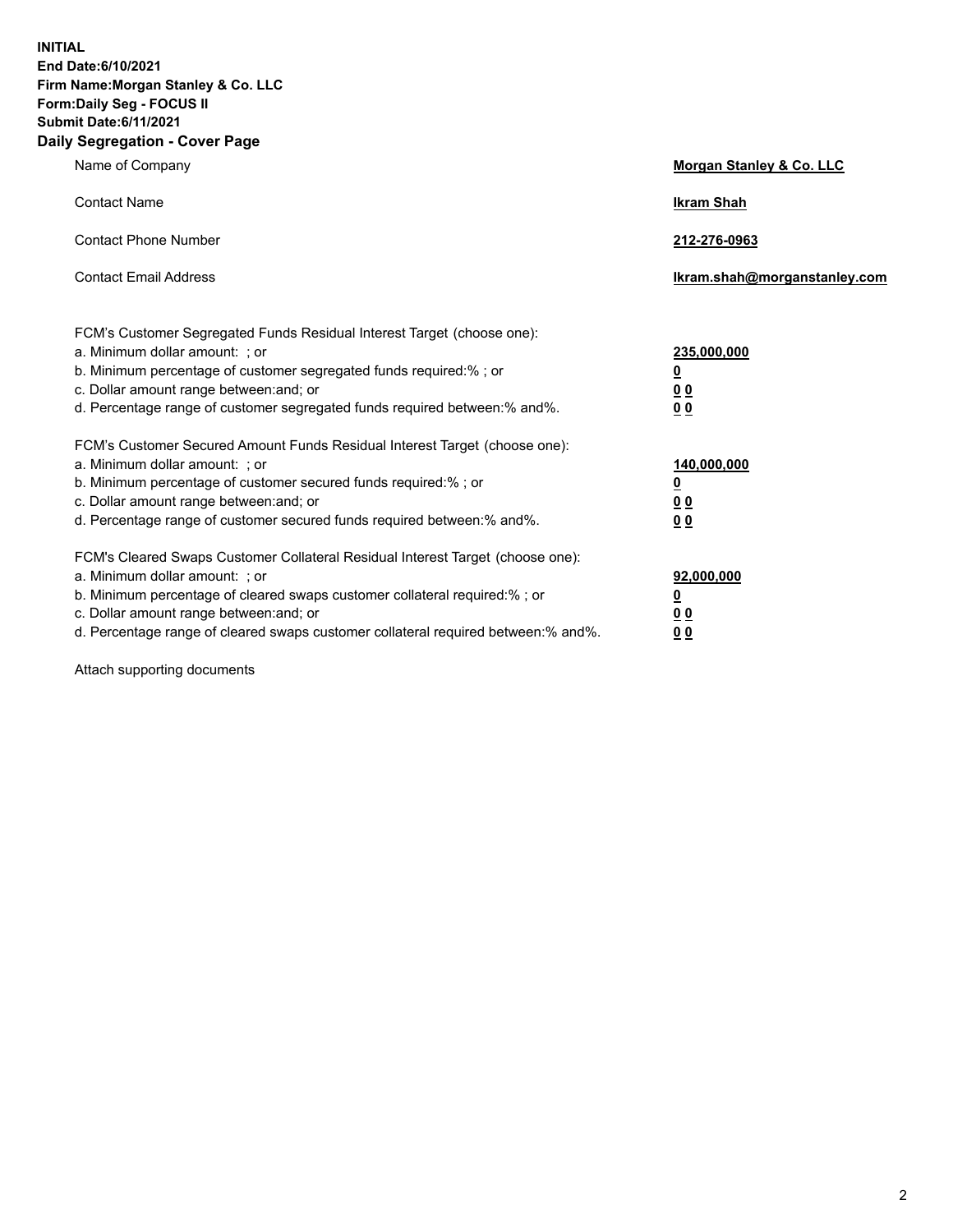## **INITIAL End Date:6/10/2021 Firm Name:Morgan Stanley & Co. LLC Form:Daily Seg - FOCUS II Submit Date:6/11/2021**

## **Daily Segregation - Secured Amounts**

|    | Foreign Futures and Foreign Options Secured Amounts                                         |                                   |
|----|---------------------------------------------------------------------------------------------|-----------------------------------|
|    | Amount required to be set aside pursuant to law, rule or regulation of a foreign            | $0$ [7305]                        |
|    | government or a rule of a self-regulatory organization authorized thereunder                |                                   |
| 1. | Net ledger balance - Foreign Futures and Foreign Option Trading - All Customers             |                                   |
|    | A. Cash                                                                                     | 4,413,496,125 [7315]              |
|    | B. Securities (at market)                                                                   | 2,170,060,185 [7317]              |
| 2. | Net unrealized profit (loss) in open futures contracts traded on a foreign board of trade   | 1,323,804,953 [7325]              |
| 3. | Exchange traded options                                                                     |                                   |
|    | a. Market value of open option contracts purchased on a foreign board of trade              | 30,962,692 [7335]                 |
|    | b. Market value of open contracts granted (sold) on a foreign board of trade                | -22,456,823 [7337]                |
| 4. | Net equity (deficit) (add lines 1. 2. and 3.)                                               | 7,915,867,132 [7345]              |
| 5. | Account liquidating to a deficit and account with a debit balances - gross amount           | 19,706,970 [7351]                 |
|    | Less: amount offset by customer owned securities                                            | -19,211,854 [7352] 495,116 [7354] |
| 6. | Amount required to be set aside as the secured amount - Net Liquidating Equity              | 7,916,362,248 [7355]              |
|    | Method (add lines 4 and 5)                                                                  |                                   |
| 7. | Greater of amount required to be set aside pursuant to foreign jurisdiction (above) or line | 7,916,362,248 [7360]              |
|    | 6.                                                                                          |                                   |
|    | FUNDS DEPOSITED IN SEPARATE REGULATION 30.7 ACCOUNTS                                        |                                   |
| 1. | Cash in banks                                                                               |                                   |
|    | A. Banks located in the United States                                                       | 512,784,899 [7500]                |
|    | B. Other banks qualified under Regulation 30.7                                              | 620,457,668 [7520] 1,133,242,567  |
|    |                                                                                             | [7530]                            |
| 2. | <b>Securities</b>                                                                           |                                   |
|    | A. In safekeeping with banks located in the United States                                   | 572,469,148 [7540]                |
|    | B. In safekeeping with other banks qualified under Regulation 30.7                          | 43,084,408 [7560] 615,553,556     |
|    |                                                                                             | [7570]                            |
| 3. | Equities with registered futures commission merchants                                       |                                   |
|    | A. Cash                                                                                     | 17,158,834 [7580]                 |
|    | <b>B.</b> Securities                                                                        | $0$ [7590]                        |
|    | C. Unrealized gain (loss) on open futures contracts                                         | 4,529,959 [7600]                  |
|    | D. Value of long option contracts                                                           | $0$ [7610]                        |
|    | E. Value of short option contracts                                                          | 0 [7615] 21,688,793 [7620]        |
| 4. | Amounts held by clearing organizations of foreign boards of trade                           |                                   |
|    | A. Cash                                                                                     | $0$ [7640]                        |
|    | <b>B.</b> Securities                                                                        | $0$ [7650]                        |
|    | C. Amount due to (from) clearing organization - daily variation                             | $0$ [7660]                        |
|    | D. Value of long option contracts                                                           | $0$ [7670]                        |
|    | E. Value of short option contracts                                                          | 0 [7675] 0 [7680]                 |
| 5. | Amounts held by members of foreign boards of trade                                          |                                   |
|    | A. Cash                                                                                     | 3,480,013,415 [7700]              |
|    | <b>B.</b> Securities                                                                        | 1,554,506,628 [7710]              |
|    | C. Unrealized gain (loss) on open futures contracts                                         | 1,319,274,994 [7720]              |
|    | D. Value of long option contracts                                                           | 30,962,692 [7730]                 |
|    | E. Value of short option contracts                                                          | -22,456,823 [7735] 6,362,300,906  |
|    |                                                                                             | [7740]                            |
| 6. | Amounts with other depositories designated by a foreign board of trade                      | $0$ [7760]                        |
| 7. | Segregated funds on hand                                                                    | $0$ [7765]                        |
| 8. | Total funds in separate section 30.7 accounts                                               | 8,132,785,822 [7770]              |
| 9. | Excess (deficiency) Set Aside for Secured Amount (subtract line 7 Secured Statement         | 216,423,574 [7380]                |
|    | Page 1 from Line 8)                                                                         |                                   |

- 10. Management Target Amount for Excess funds in separate section 30.7 accounts **140,000,000** [7780]
- 11. Excess (deficiency) funds in separate 30.7 accounts over (under) Management Target **76,423,574** [7785]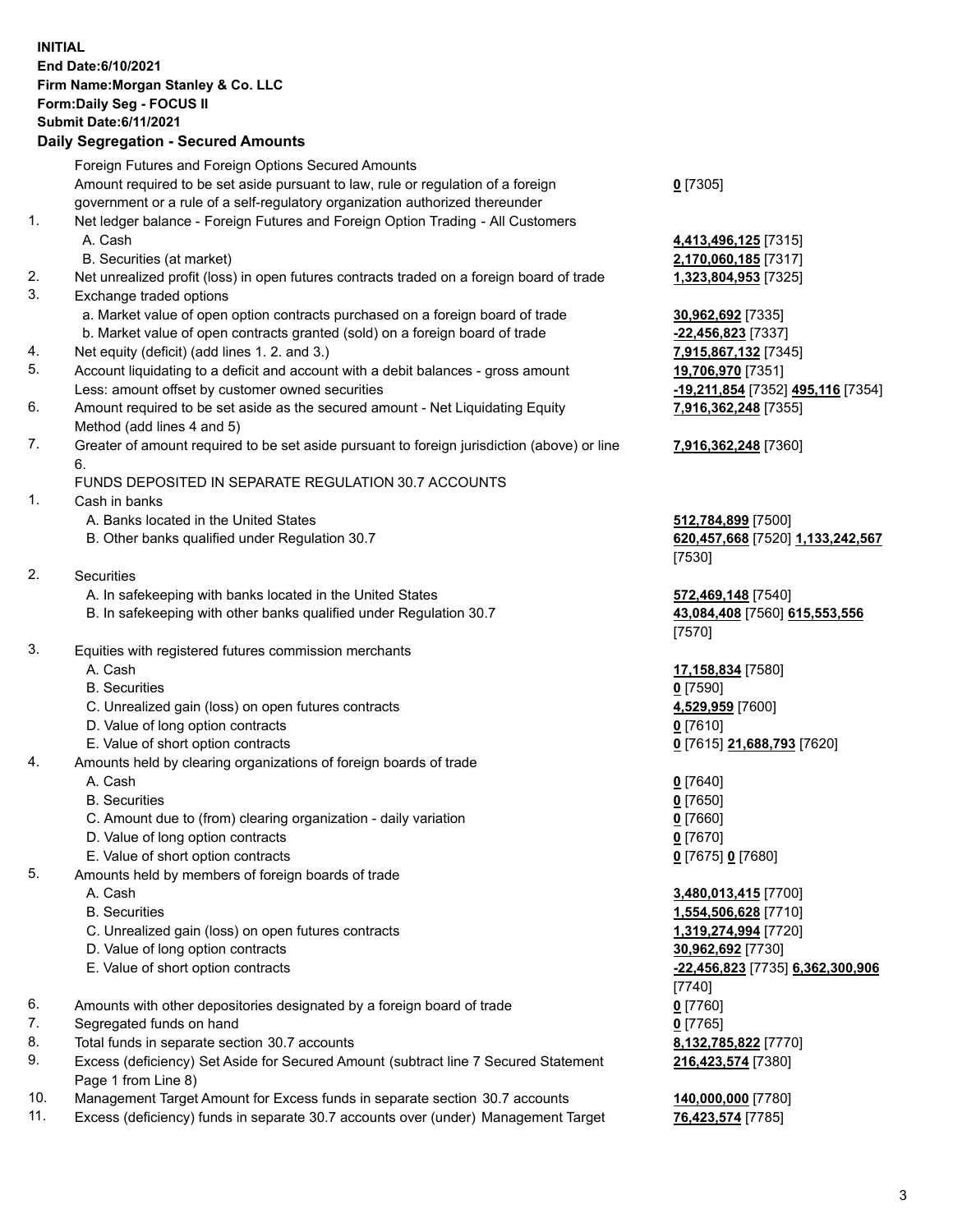**INITIAL End Date:6/10/2021 Firm Name:Morgan Stanley & Co. LLC Form:Daily Seg - FOCUS II Submit Date:6/11/2021 Daily Segregation - Segregation Statement** SEGREGATION REQUIREMENTS(Section 4d(2) of the CEAct) 1. Net ledger balance A. Cash **12,406,243,352** [7010] B. Securities (at market) **8,186,080,163** [7020] 2. Net unrealized profit (loss) in open futures contracts traded on a contract market **4,947,226,026** [7030] 3. Exchange traded options A. Add market value of open option contracts purchased on a contract market **952,166,586** [7032] B. Deduct market value of open option contracts granted (sold) on a contract market **-446,687,007** [7033] 4. Net equity (deficit) (add lines 1, 2 and 3) **26,045,029,120** [7040] 5. Accounts liquidating to a deficit and accounts with debit balances - gross amount **214,854,087** [7045] Less: amount offset by customer securities **-212,371,270** [7047] **2,482,817** [7050] 6. Amount required to be segregated (add lines 4 and 5) **26,047,511,937** [7060] FUNDS IN SEGREGATED ACCOUNTS 7. Deposited in segregated funds bank accounts A. Cash **3,078,876,155** [7070] B. Securities representing investments of customers' funds (at market) **0** [7080] C. Securities held for particular customers or option customers in lieu of cash (at market) **2,982,646,758** [7090] 8. Margins on deposit with derivatives clearing organizations of contract markets A. Cash **14,674,485,039** [7100] B. Securities representing investments of customers' funds (at market) **0** [7110] C. Securities held for particular customers or option customers in lieu of cash (at market) **4,691,331,999** [7120] 9. Net settlement from (to) derivatives clearing organizations of contract markets **-23,965,442** [7130] 10. Exchange traded options A. Value of open long option contracts **952,166,586** [7132] B. Value of open short option contracts **-446,687,007** [7133] 11. Net equities with other FCMs A. Net liquidating equity **13,404,733** [7140] B. Securities representing investments of customers' funds (at market) **0** [7160] C. Securities held for particular customers or option customers in lieu of cash (at market) **0** [7170] 12. Segregated funds on hand **512,101,406** [7150] 13. Total amount in segregation (add lines 7 through 12) **26,434,360,227** [7180] 14. Excess (deficiency) funds in segregation (subtract line 6 from line 13) **386,848,290** [7190] 15. Management Target Amount for Excess funds in segregation **235,000,000** [7194]

16. Excess (deficiency) funds in segregation over (under) Management Target Amount Excess

**151,848,290** [7198]